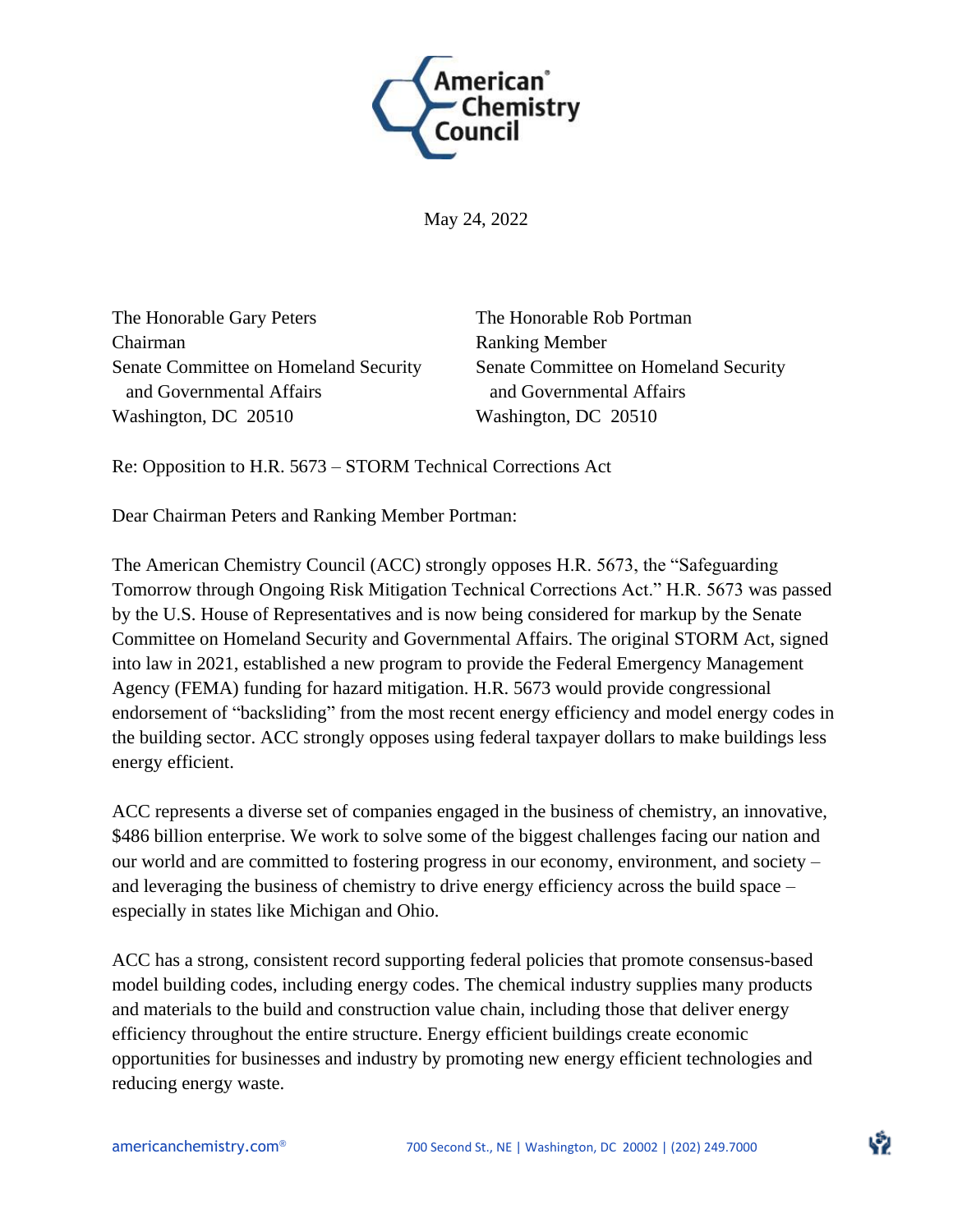The Honorable Gary Peters The Honorable Rob Portman Page 2 of 3 May 24, 2022

In 2018, there was an attempt to reduce the energy efficiency effectiveness of certain provisions of the Disaster Recovery Reform Act (DRRA) and prevent updated building codes, including building energy codes, from being adopted, especially in the FEMA Building Infrastructure and Resilient Communities (BRIC) program. The Committee refuted that effort on a bipartisan basis and an important compromise was achieved, including a specific "sunset" provision.

ACC notes that the benefits to taxpayers supporting disaster recovery and to individual building owners are well documented and significant. Study after study confirms that adopting and effectively implementing current model building codes is the nation's best defense against hurricanes, tornadoes, earthquakes, flooding, and other natural disasters. The National Institute of Building Sciences: Mitigation Saves Report<sup>1</sup> states that that:

"Adopting the latest building code requirements is affordable and saves \$11 per \$1 invested. Building codes have greatly improved society's disaster resilience, while adding only about 1% to construction costs relative to 1990 standards. The greatest benefits accrue to communities using the most recent code editions."

New editions of the energy code have consistently resulted in more energy efficiency for residential and commercial buildings. The Department of Energy estimates<sup>2</sup> that the cumulative savings 2021-2040 from the implementation of these updated codes is:

- \$138 billion energy cost savings
- 900 MMT of avoided  $CO<sub>2</sub>$  emissions
- 13.5 quads of primary energy

This savings equates to the annual emissions of:

- 195 million passenger vehicles
- 227 coal power plants
- 108 million homes

The DRRA appropriately incentivized the adoption and enforcement of the latest model codes and the latest hazard mitigation provisions therein. Code advancements present cumulative benefits. Codes are updated on fixed intervals, which ensures the latest editions reflect advancements in building science and technology as well as improvement in methodologies that

<sup>&</sup>lt;sup>1</sup> See <u>Mitigation Saves: Mitigation Saves up to \$13 per \$1 Invested (nibs.org)</u>

<sup>&</sup>lt;sup>2</sup> See **Impact Analysis | Building Energy Codes Program**